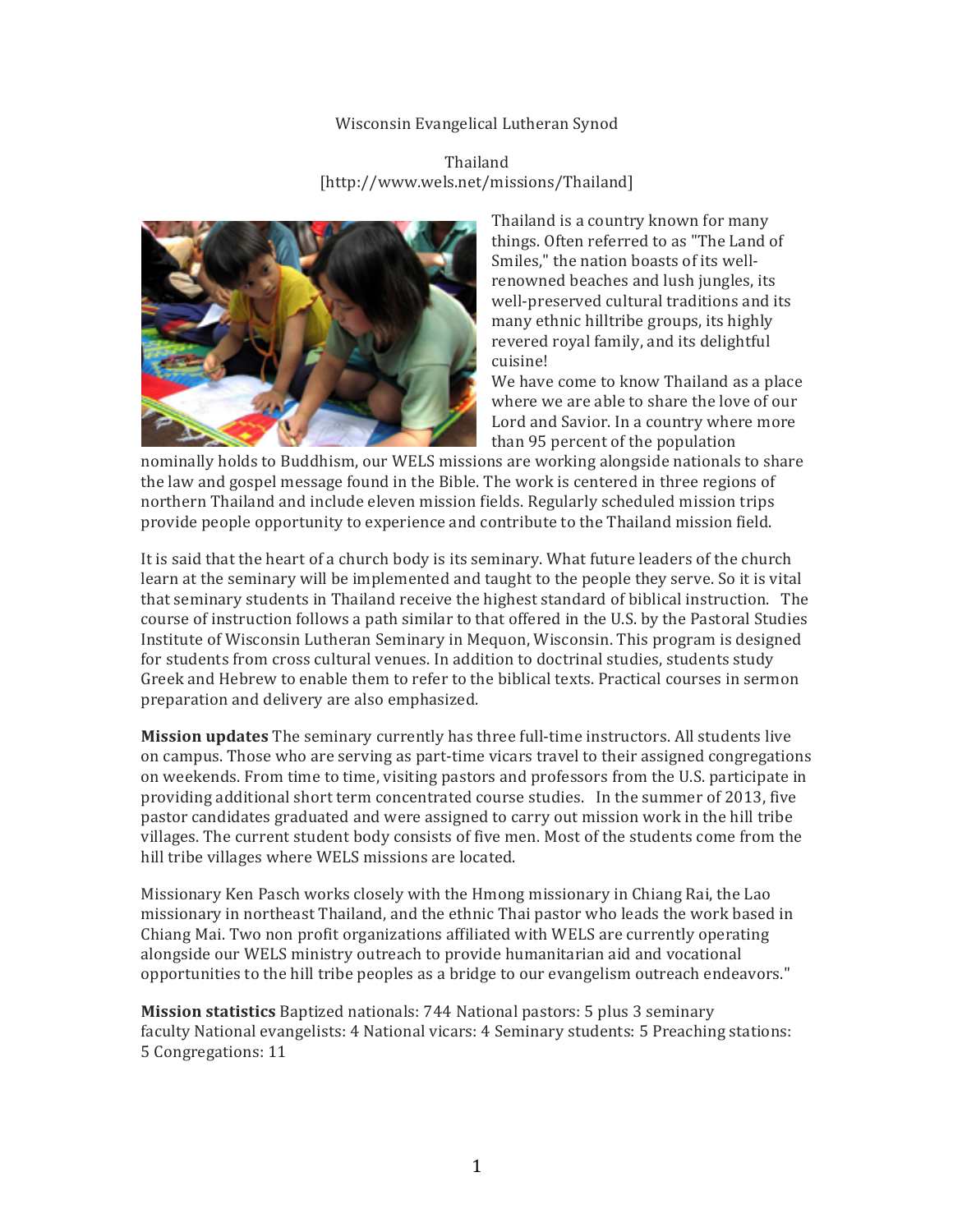## Thailand: Mission History [http://www.wels.net/missions/thailand/history]



1986-1988: Outreach efforts to the Hmong people living in St. Paul, MN, U.S.A. result in new Hmong Christians beginning to share their new faith in Christ with friends and relatives back in Thailand.

**1988:** The Southeast Asian Mission Conference under the WELS Board for World Missions met in Denpasar, Indonesia to analyze mission outreach possibilities in Southeast Asia. Thailand scored very high in the analysis.

**1991:** A team of three Southeast Asian missionaries (Gary Schroeder of Hong Kong, Bruce Ahlers of Indonesia, and Robert Meister of Taiwan) carried out a ten day mini-exploration of Thailand. The subsequent report reflected the need and possibilities for beginning mission outreach in Thailand.

**1993:** While continuing his studies for Hmong ministry in the St. Paul, Minnesota area, Ger Yang visited relatives and friends in Thailand and Laos, including those at Village 9 in northwestern Thailand. Hundreds gathered in the Hmong villages where Ger Yang was teaching the Bible. Robert Meister and John Hartwig accepted calls to a two-year exploration of Thailand. Their recommendation was to begin work in the Chiang Mai area with a focus on reaching the ethnic Thai population.

**1994:** The Southeast Asian Committee under the WELS Board for World Missions approved a short term exploratory visitation by Ger Yang to determine whether his Hmong contacts could be helpful to the exploratory efforts of Meister and Hartwig.

**1995:** Robert Meister accepted the permanent call to serve as a missionary to Thailand. (John Hartwig accepted a call to Wisconsin Lutheran Seminary). The plan called for the missionaries to work in the Thai language with young people, businessmen, and HIV sufferers in the Chiang Mai area as the first phase of outreach in Thailand. Work was also begun to coordinate outreach efforts of the Hmong mission trips from the St. Paul, MN area that were actively seeking to reach the Hmong peoples settled in the Tak Province. In December, on his third mission trip to Thailand, Ger Yang died at Village 9.

**1996:** Robert Meister began monthly visits to Village 9 to assess continuing ministry needs and work with the people Ger Yang had reached. English Bible classes were offered in Chiang Mai at a rented facility. Bible classes and Institute-level studies began with two men in the Nong Khai area of northeastern Thailand. The "It Is Finished Bible Institute" was established in Chiang Mai.

**1997:** Two WELS Kingdom workers arrived in Chiang Mai to assist with mission efforts. T.C. began his ministry studies in St. Paul, Minnesota through the Pastoral Studies Institute. He also began family visits to Thailand where he shared the gospel with relatives and friends in the Nong Khai area. Paul Workentine arrived as a full-time missionary to serve with Robert Meister. He returned to the U.S. in 1999.

**2001:** Jud Krohn accepted the call to serve as a missionary with Robert Meister.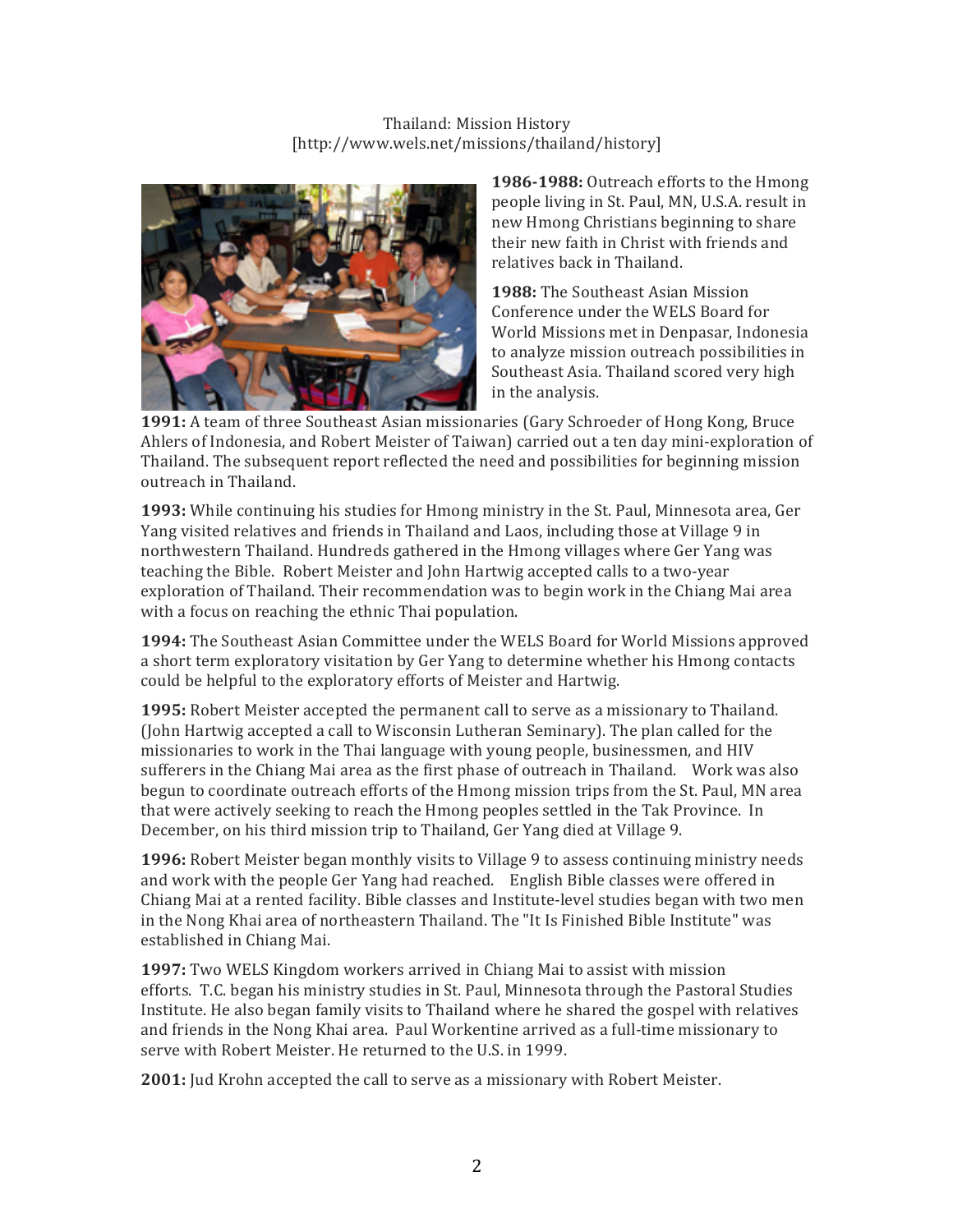**2002:** WELS Hmong missionaries from the U.S. visited new locations in Thailand where Hmong Christians in America had family and friends.

**2004:** The Lor family from Kansas City, Missouri, USA, visited their former congregation near Chiang Kham where their father, Xao Lor, had formerly served as pastor before moving to the U.S. and becoming WELS. The congregation had a building, but no pastor. After a time of detailed doctrinal study, the congregation expressed its desire to establish fellowship with the WELS. Because of the interest and involvement of a number of U.S. based mission minded participants in serving the Thailand field, the WELS Synodical Council established the Joint Mission Council to oversee and administrate the policies and actions for further ministry efforts. The Joint Mission Council determined that a two track system (one under the Board for World Missions and one under the Board for Home Missions) would be in order to avoid difficulties in policy and procedure. A future goal would be to converge the two tracks.

**2005:** T.C. graduated from the Pastoral Studies Institute of Wisconsin Lutheran Seminary and was assigned by the Joint Mission Council to northeastern Thailand. He was installed and began work under the new two track system serving the Thai Issan people. The new church building at Village 9 was dedicated. Two additional Hmong mission trips to Thailand were conducted to focus on the congregation in Ban Mai Rungthawee which had expressed the desire to join WELS fellowship and to increase mission efforts in Red Dirt Village. Chiang Rai was chosen as a natural center for Hmong ministry in northern Thailand. The Joint Mission Council appointed the U.S. based Hmong/Lao Committee to be the immediate supervisory body for the second track of ministry in Thailand.

**2006:** The Joint Mission Council called D.L. from Kansas City to serve in Chiang Rai as a mission developer for the Hmong congregation near Chiang Kham and to begin training Hmong men for ministry. Eight men enrolled in the Pastoral Studies Institute program at Chiang Rai.

**2008:** Niran Temsagoon graduated from his studies under Missionaries Meister and Krohn at Chiang Mai and was installed into the pastoral ministry where he began work to establish a Thai congregation in the city. The mission in Red Dirt Village constructed its chapel.

**2008-2009:** The economic crisis hit. Funding for world missions was cut and nine world missionaries were defunded and recalled. Missionaries Meister and Krohn were among those affected by the cutbacks and the Bible Institute at Chiang Mai was closed.

**2009:** A daughter congregation of the mission in Ban Mai Rungthawee was started as a house church in Ban Lai Village.

**2010:** The Joint Mission Council created the Thailand/Laos Oversight Committee to oversee and administrate all Thailand mission fields jointly. The two track system was removed and Kenneth Pasch was called to serve as the Field Coordinator for all WELS Thailand mission efforts. Seven men graduated from the Pastoral Studies Institute program at Chiang Rai and were ordained into the ministry and installed into waiting mission congregations.

**2011:** The first national pastoral conference was held in Chiang Rai involving all national pastors, evangelists, and seminary students from both former mission tracks. Discussions began on unification of our mission efforts and the future establishment of a national church body. Evangelist and third year seminary student, Samorn, died in Nong Khai from cardiac arrest. The village church suffered some minor setbacks as superstition and rumor of curses upon Samorn and the church are circulated within the village. Construction began on a church in Ban Mai Rungthawee and a new chapel was dedicated in Ban Lai.